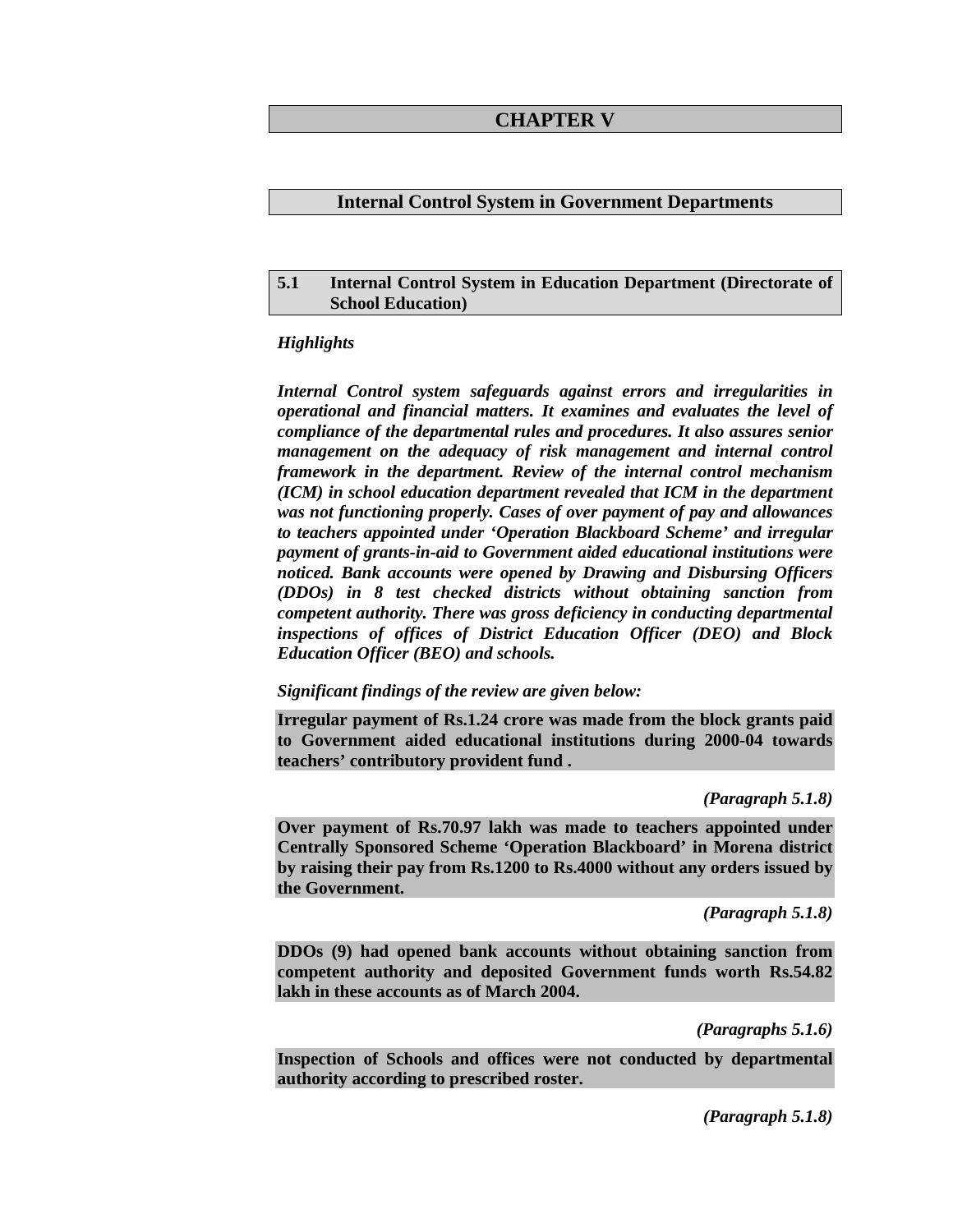#### **Shortage of staff in internal audit wing led to deficiency in system of internal audit.**

*(Paragraph 5.1.9)* 

### **5.1.1 Introduction**

Internal Control Mechanism (ICM) forms an integral part of an organisation to provide independent assurance to the senior management on adequacy of internal control frame work of the department. It aims to ensure that provisions of codes, manuals, and rules provide a fool-proof and workable system for smooth performance of duties and responsibilities at all levels of staff and that the provisions are adhered to in letter and spirit. The Rules and Manuals provide for reliability of financial reporting and effectiveness and efficiency of department's operations. In order to ensure these objectives, every departmental head is provided with an Internal Audit Wing to safeguard against errors and irregularities in operational and financial matters.

## **5.1.2 Organisational Set up**

The education department (Department) is headed by a Principal Secretary. The School Education Directorate is managed and controlled by the Commissioner Public Instructions (CPI) who is assisted by District Education Officers (DEOs) at district level, Block Education Officers (BEOs) at block level and by Principals (Sankul<sup>1</sup> Kendra Incharge) of Government high/higher secondary schools (10+2) at Sankul level.

## **5.1.3 Audit objectives**

The objective of the review was to assess the adequacy and effectiveness of;

- $\triangleright$  budgetary controls
- $\triangleright$  expenditure controls
- $\triangleright$  accounting controls
- $\triangleright$  operational controls and
- $\triangleright$  the system of internal audit

## **5.1.4 Audit Coverage**

 $\overline{a}$ 

Test check of the records of the CPI office at Bhopal and offices of 8  $DEOs<sup>2</sup>$ ,  $8 \text{ BEOs}^2$  and 30 Principals<sup>3</sup> of Higher Secondary Schools situated in 8 out of 45 districts for the period 1999-2000 to 2003-04 was conducted during May to December 2004. The results of test-check are given in the succeeding paragraphs.

*2 Bhopal, Guna, Hoshangabad, Jabalpur, Indore, Morena, Shahdol and Ujjain.* 

*<sup>1</sup> Sankul is a cluster of schools situated in a area of 8-10 sq. kilometer. This system was introduced in the State w.e.f. 01-03-1998.* 

*<sup>3</sup> Bhopal: 5, Guna: 3, Hoshangabad: 5, Jabalpur: 4, Indore: 4, Morena: 3, Shahdol: 2 and Ujjain: 4.*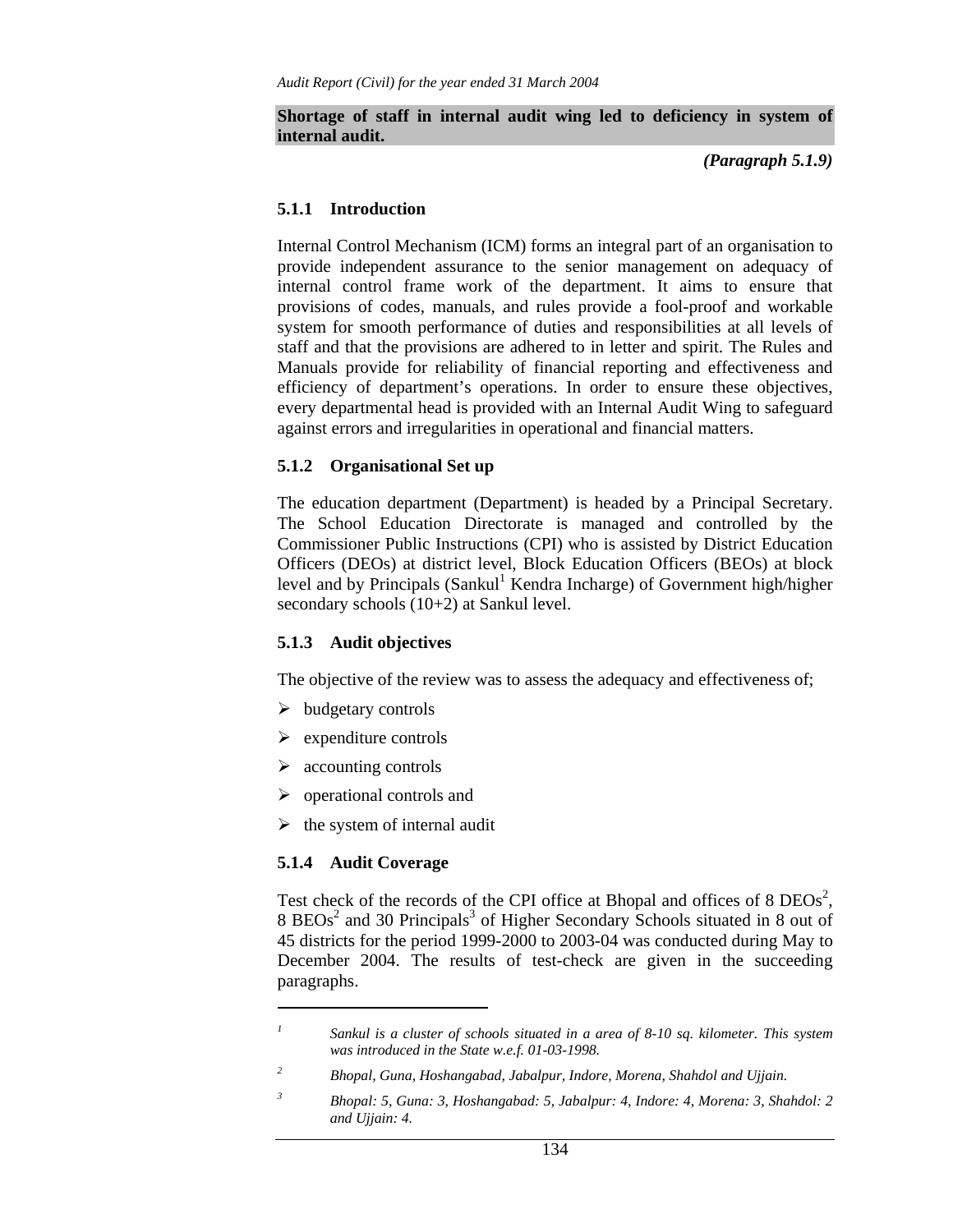# **5.1.5 Budgetary controls**

The details of budget and actual expenditure as per appropriation accounts of the school education department for the period from 1999-2000 to 2003-04 were as under:-

|           |                    |                  |                         | (Rupees in crore)           |
|-----------|--------------------|------------------|-------------------------|-----------------------------|
| Year      | Grant<br>No.       | <b>Provision</b> | <b>Expenditure</b>      | Excess $(+)$<br>Savings (-) |
| 1         | $\mathbf{2}$       | 3                | $\overline{\mathbf{4}}$ | 5                           |
| 1999-2000 | 27                 | 1762.86          | 2216.35                 | $(+)$ 453.49                |
|           | 80                 | 168.25           | 145.25                  | $(-) 23.00$                 |
|           | 81                 | 22.01            | 19.56                   | $(-) 2.45$                  |
|           | <b>Total</b>       | 1953.12          | 2381.16                 | $(+)$ 428.04                |
| 2000-01   | 27                 | 2058.39          | 2016.58                 | (-) 41.81                   |
|           | 80                 | 231.86           | 145.67                  | $-)86.19$                   |
|           | 81                 | 36.03            | 21.46                   | $(-)$ 14.57                 |
|           | <b>Total</b>       | 2326.28          | 2183.71                 | $(-) 142.57$                |
| 2001-02   | 27                 | 1761.91          | 1584.43                 | $(-)$ 177.48                |
|           | 80                 | 163.08           | 126.38                  | $(-)$ 36.70                 |
|           | 81                 | 22.55            | 15.52                   | $(-) 7.03$                  |
|           | <b>Total</b>       | 1947.54          | 1726.33                 | $(-)$ 221.21                |
| 2002-03   | 27                 | 1798.36          | 1630.72                 | $(-) 167.64$                |
|           | 80                 | 163.62           | 156.32                  | $(-) 7.30$                  |
|           | 81                 | 26.17            | 20.22                   | $(-) 5.95$                  |
|           | <b>Total</b>       | 1988.15          | 1807.26                 | $(-)180.89$                 |
| 2003-04   | 27                 | 1803.05          | 1628.42                 | $(-)174.63$                 |
|           | 80                 | 13.45            | 11.80                   | $(-)1.65$                   |
|           | 81                 | 39.84            | 24.60                   | $(-)15.24$                  |
|           |                    | 1856.34          | 1664.82                 | $(-)191.52$                 |
|           | <b>Total</b>       |                  |                         |                             |
|           | <b>Grand Total</b> | 10,071.43        | 9763.28                 | $(-)308.15$                 |

Article 205 of the Constitution of India envisages excess of expenditure to be regularised by the Legislative Assembly. The scrutiny of records revealed that the excess expenditure of Rs.453.49 crore under grant No. 27 during the year 1999-2000 required regularisation from the legislative Assembly which was not so far done. CPI intimated (January 2005) that excess occurred due to nonreceipt of monthly expenditure statements from 2247 DDOs and the savings during 2000-2004 under all the three grants (27, 80 and 81) to the vacant posts and the ban imposed by Finance Department on drawals from treasury after 15<sup>th</sup> of January each year.

## ¾ **Persistent savings**

In the school education department, it was noticed that budgets were prepared on the basis of inappropriate assumptions as there were persistent savings during the last four years ending March 2004 under all the three grants viz 27, 80 and 81, as shown in the foregoing table. Further, in respect of following schemes the percentage of savings was very high ranging between 87.5 and 100 as detailed below.

**Excess expenditure not regularised** 

**Poor budgetary control resulted in persistent savings** 

**Persistent savings due to inoperative Central schemes**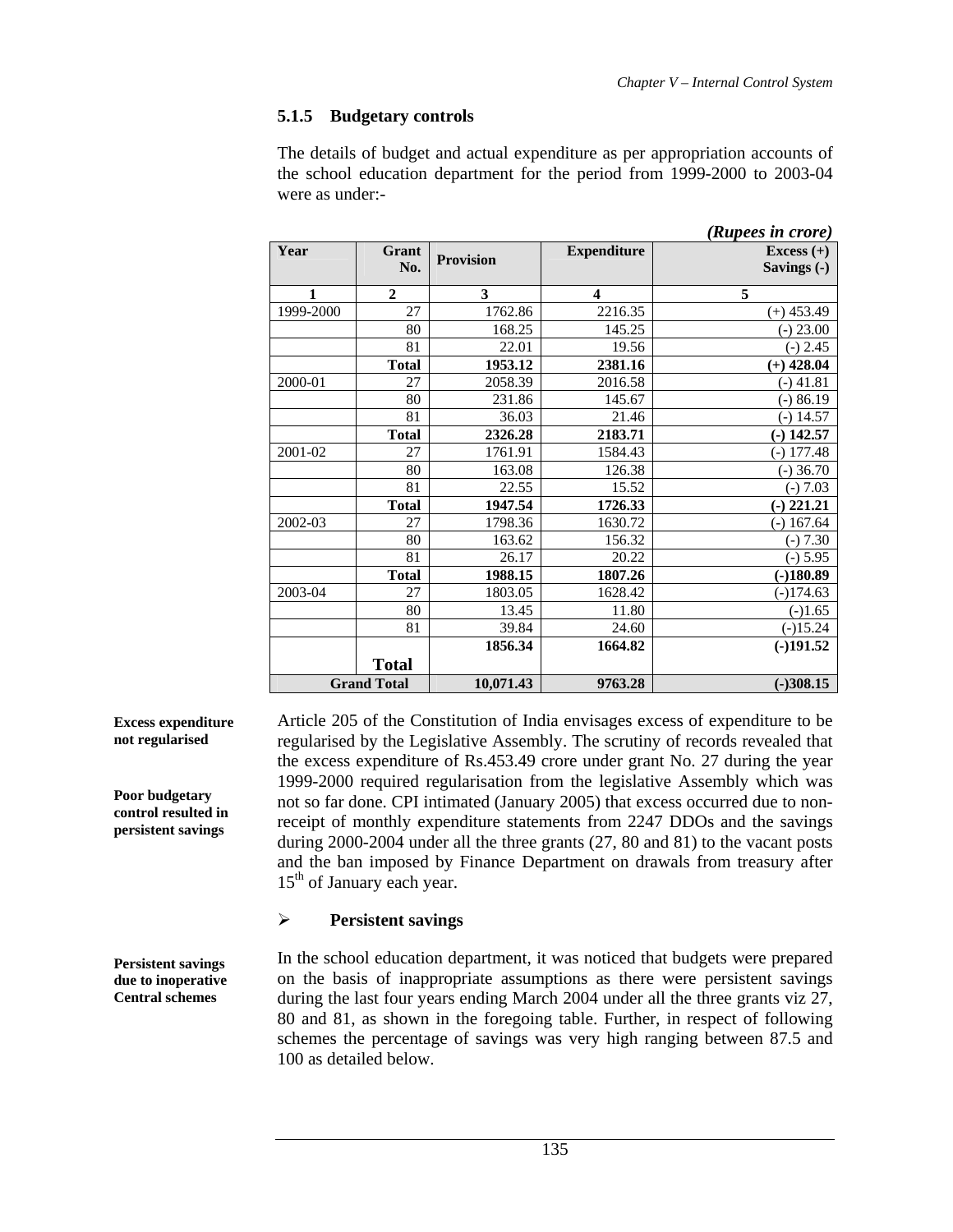|           |       |                                          |            | (Rupees in crore) |
|-----------|-------|------------------------------------------|------------|-------------------|
|           | Grant | <b>Scheme detailed head</b>              | Amount     | Percentage        |
|           | No.   |                                          | of savings | of savings        |
| 1999-2000 | 27    | 447 Operation blackboard                 | 8.90       | 100 %             |
|           |       | 8768 State share for Rajeev Gandhi       | 34.39      | 100%              |
|           |       | Primary Education Mission (RGPEM)        |            |                   |
|           |       | 8783 Establishment of 1960<br><b>New</b> | 6.89       | 100\%             |
|           |       | Middle Schools                           |            |                   |
|           | 80    | 8823 Grant to local bodies for Primary   | 91.50      | 100%              |
|           |       | Education                                |            |                   |
| 2000-01   | 27    | 447 Operation blackboard                 | 14.99      | 100\%             |
|           |       | 1131 Informal Education                  | 5.25       | 87.5%             |
|           |       | 8403 Grant for Shiksha Karmi             | 11.39      | 90.4%             |
| 2001-02   | 80    | $8403 - do -$                            | 8.50       | 93.9%             |
|           |       | 5056 11th Finance Commission             | 8.26       | 100\%             |

#### ¾ **Delayed receipt of budget estimates**

The Annual Budget estimates (BEs) were to be prepared in September/ October of the preceding years. The Drawing and Disbursing Officers were required to prepare BEs, and transmit the same to the Heads of Department before September for consolidation and onward submission to the Finance Department. In 2003-04, it was observed that not a single DEO submitted the BEs on due date. Similar information for the years 1999-2003 was not made available by CPI. It was further observed that in order to have proper control over expenditure, the monthly expenditure returns (MERs) were required to be obtained from each district but these were never received in time. The CPI prepared the BEs for the year 2003-04 on the basis of assumed figures and submitted these to the Finance Department.

## **5.1.6 Expenditure Controls**

## ¾ **Unauthorised deposit of government money into bank accounts and non-accountal thereof**

There is no provision for any Government officer to deposit money withdrawn from the treasury into any bank account except with the express sanction of the Government. Test-check of 8 out of 45 districts revealed that 9 out of 39 DDOs had opened current or savings bank accounts in difference banks without any authority and as per the Cash Books, an amount of Rs.54.82 lakh as of 31st March 2004 had been deposited in these accounts. However, the connected bank passbooks and statements indicated that as on that date, the total balance in these accounts was Rs.1.88 crore *(Appendix-XLIV).* There was no reconciliation of balances between the banks and the connected cashbooks, indicating a total lack of control on management of cash as well as accounting in the offices of the DDOs. Apart from the unreconciled differences of Rs.1.33 crore in these accounts, there were other similar bank accounts in respect of five DDOs, the details of which were not made available to audit.

**Budget estimates were prepared on assumed figures because of delayed receipt of estimates from DDOs** 

**Bank accounts were opened without any proper sanction**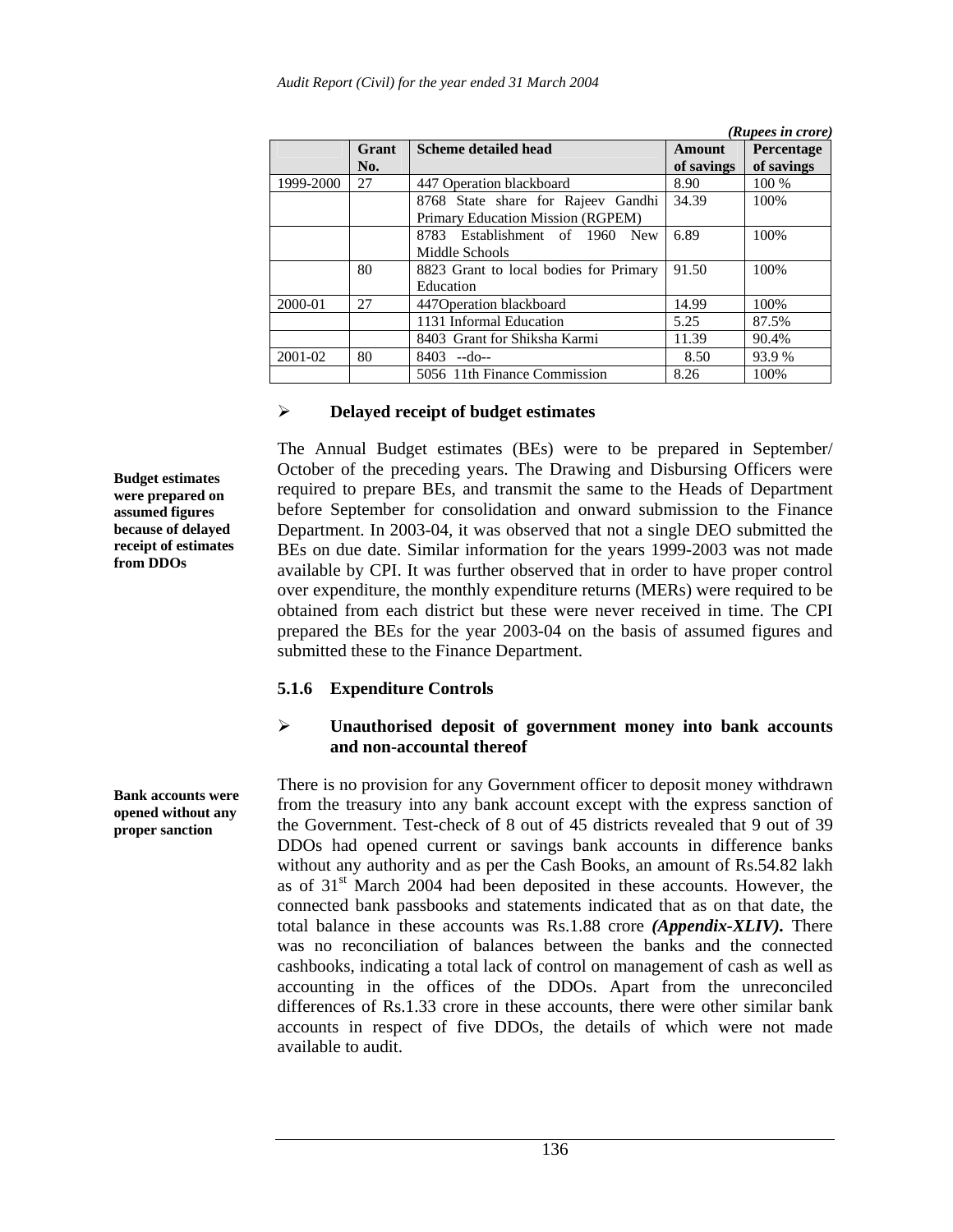## ¾ **Transfer of funds to Civil Deposits**

Rule 284 of the M.P. Treasury Code Volume I provides that no money shall be drawn from the treasury unless required for immediate disbursement. Nevertheless, Rs.21.81 crore were drawn and parked under Civil Deposits (CD) as shown below:

|                            |                                  | (Rupees in crore)         |
|----------------------------|----------------------------------|---------------------------|
| Month/Year in which amount | Name of the scheme               | Amount lying in civil     |
| was drawn and deposited in |                                  | deposit as of March 2004. |
| 8443 civil deposits.       |                                  |                           |
| 31 March 2001              | Operation blackboard purchase of | 10.32                     |
|                            | materials and equipments.        |                           |
| 30 March 2002              | Vocationlisation of<br>secondary | 1.74                      |
|                            | education construction<br>of     |                           |
|                            | workshed in $(10+2)$ Schools.    |                           |
| 31 March 2003              | Revised CLASS project purchase   | 9.75                      |
|                            | of computers in 345 new Schools. |                           |
|                            | <b>Total</b>                     | Rs.21.81                  |

The funds were kept under Civil Deposits to shore up the ways and means position of the State Government. Since the Central assistance of Rs.21.81 crore was not utilised, it was required to be refunded to Government of India. On enquiry, CPI Stated that amount was lying in Civil deposits as of January 2005 and action to refund Rs.9.75 crore to Government of India was being taken. Regarding Rs.10.32 crore pertaining to operation black board, CPI stated (January 2005) that the funds were provided for opening of new middle schools but the middle schools could not be opened due to pendency of a case before the Economic Offence Investigation Bureau (EOIB) on alleged financial irregularities in the purchase of teaching and learning material. It was seen that the case under EOIB was finalised in October 2002, the funds were lying unutilised as of January 2005.

## ¾ **Unreconciled expenditure**

Financial rules require Departmental Controlling Officers to reconcile periodically the departmental figures of expenditure with those booked by the Accountant General (A&E) to ensure accuracy of accounts, identification of errors, omissions, misclassifications, detection of frauds etc. The reconciliation of the entire expenditure aggregating Rs.9763.28 crore during 1999-2004 was not done. CPI stated (August 2004) that instructions were issued to subordinate offices to undertake reconciliation work regularly.

## ¾ **Security deposit not obtained from persons handling cash and stores**

According to rule 282 of Madhya Pradesh Financial Code Vol.-I, persons handling cash and stores were required to deposit Rs.1000 as security deposit but the same was not obtained from any of the persons responsible for handling cash and stored in 8 test checked districts. DDOs replied (August 2004) that security deposits would be taken from the concerned persons.

**Central funds remained unutilised due to their parking in civil deposits.** 

**Expenditure incurred on school education was not reconciled by the department.**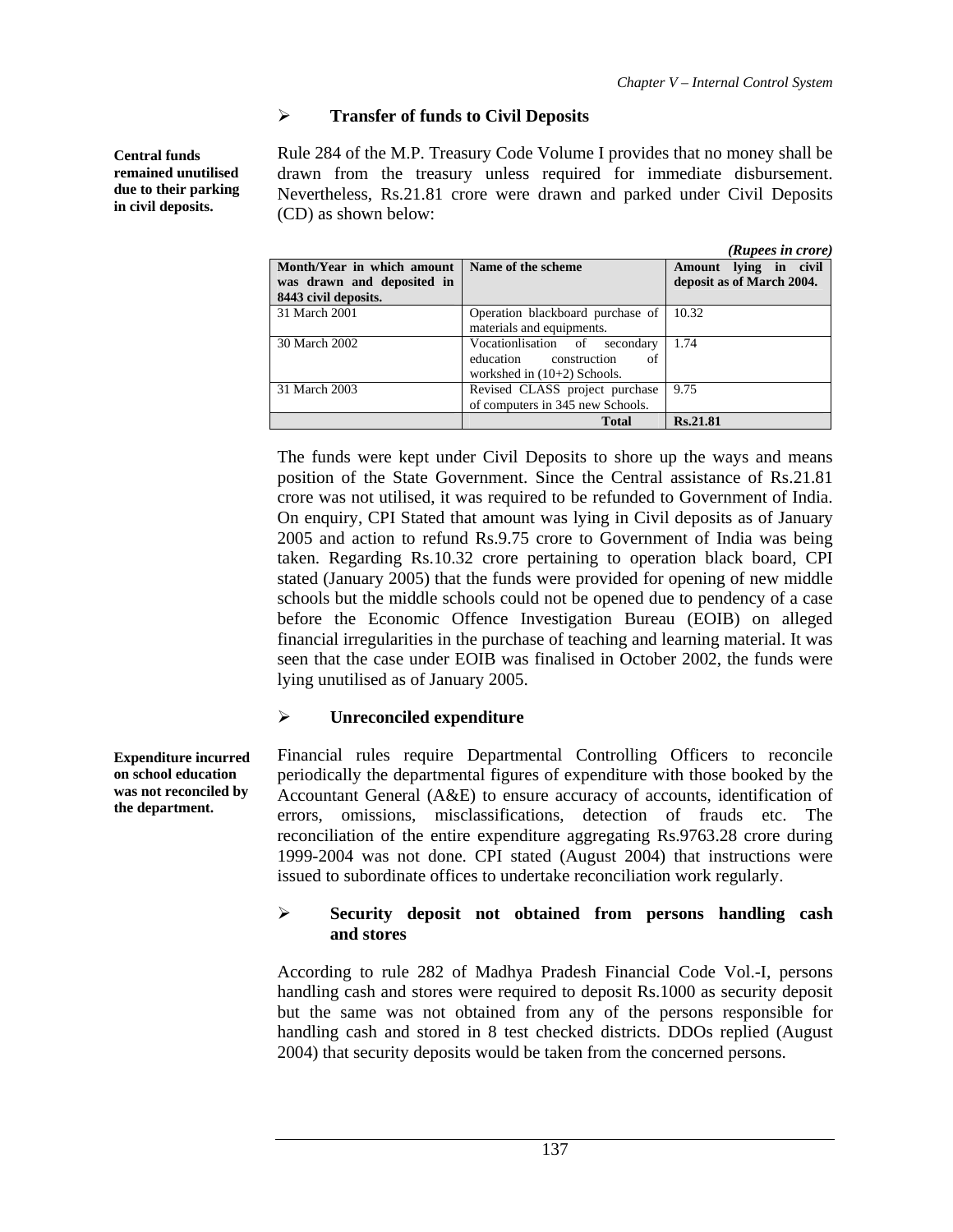#### ¾ **Unauthorised excess allotment of funds for meeting contingent expenses**

A register showing allotment received and re-allotment made out of that was to be maintained in DEO's office. It was observed that such register was not maintained in DEO Jabalpur with the result that an amount of Rs.44.84 lakh in 2000-01 and Rs.20.61 lakh in 2001-02 were allotted unauthorisedly to a number of schools by a lecturer working against the vacant post of project officer for meeting contingent expenses like purchase of furniture, stationery, books etc. Excess allotment did not come to notice in time and the sums allotted were drawn and incurred by the Sankul Principals. When the matter came to notice, Government placed (February 2004), the lecturer under suspension and departmental enquiry was constituted (August 2004); report of the enquiry was awaited (December 2004).

### ¾ **Misutilisation of non-Government Funds and nonadjustment of advances**

Certain non-Government funds known as 'Sports fund', 'Examination fund' 'Red cross fund' and 'Scout fund' were created by the School Education department by levying monthly/yearly fees on the students. According to instructions issued (June 2000) by the CPI, sums out of these funds were to be spent on the activities for which the funds were created. During scrutiny of records in the test-checked districts, it was observed that contrary to the instructions, these non-governmental funds amounting to Rs.35.59 lakh were largely misutilised by 5  $DEOs<sup>1</sup>$  and 15 Sankul principals<sup>2</sup> for meeting electricity, water and telephone charges required to be paid out of office contingencies during 1999-2004. Court fees, lawyers charges and related typing/photocopy charges were also met out of these funds. On enquiry, the DEOs/Sankul Principals stated that due to non-receipt of funds for office contingencies, they had to incur expenditure out of these funds to maintain regular flow of water/electricity and telephone services. The reply was not tenable as the purpose for which these funds were created was defeated to a large extent as the sums had been misutilised.

#### ¾ **Non-adjustment of temporary advances**

Rule 53 (iv) of MPTC Vol.-I lays down that temporary advances are to be adjusted as early as possible and should not remain outstanding for more than three months. Audit observed that temporary advances to the tune of Rs.1.39 crore made out of government fund  $(Rs.9.25 \text{ lakh}^3)$  and of non government fund  $(Rs.1.30<sup>4</sup>$  crore) were lying unadjusted at the end of March 2004. These

**Non-government funds were utilised for meeting office contingencies** 

**Unauthorised excess** 

**allotment** 

**Temporary advances remained unsettled for 1 to 20 years** 

 $\overline{a}$ 

*<sup>1</sup> . DEO, Bhopal, Indore, Jabalpur, Morena and Ujjain.* 

*<sup>2</sup> . Bhopal: 2; Indore: 2; Hoshangabad: 4; Jabalpur:4 and Morena:3.* 

*<sup>3</sup> CPI Bhopal: Rs.1.86 lakh, DEO, Indore:Rs.0.27 lakh; DEO, Morena : Rs.4.73 lakh, and DEO, shahdol: Rs.2.39 lakh (16-20 years old : Rs.3.21 lakh; 11-15 years old : Rs.0.06 lakh; 6-10 years old : Rs.1.41 lakh and 1-5 years old : Rs. 4.57 lakh).* 

*<sup>4</sup> Examination fund : Rs.41.75 lakh; Sports funds : Rs.87.99 lakh granted by 8 DEOs (11-15 years old :2.90 lakh; 6-10 years old:12.50 lakh; 1-5 years old:114.34 lakh).*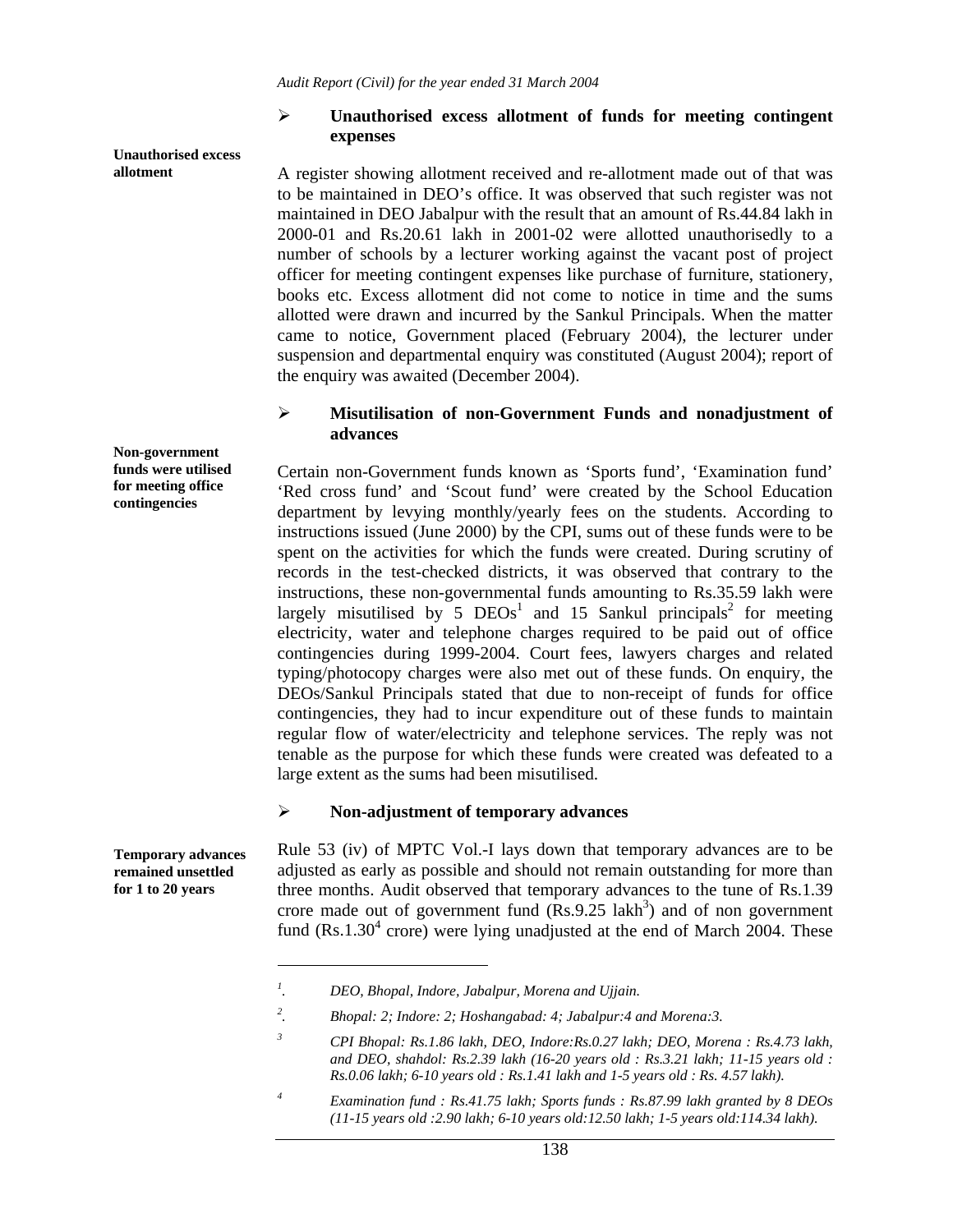advances remained outstanding mainly due to non-submission of accounts by the officials to whom advances were sanctioned. According to instructions issued by CPI (July 2004) DDOs were required to recover outstanding advances from their salary in case they did not submit accounts within three months, but that action was not taken.

### **5.1.7 Accounting controls**

#### ¾ **Defective maintenance of Cash book and bill register**

According to rule 53 of Madhya Pradesh Treasury Code Volume I, the incharge of the cash book was required to record analysis of cash balance and to verify it personally at the end of each month over his dated signature. Daily totals of the cash book were to be checked and fortnightly verification of drawals was to be conducted with reference to treasury vouchers slips. According to rule 197 of MPTC Vol.-I, each drawing and disbursing officer (DDO) should review the bill register monthly and record the result of such review conducted by him. Test check of records of 8 districts revealed that the above codal provisions were not followed by 27 DDOs<sup>\*</sup>. Even the cash book of CPI had similar deficiencies. Heavy cash balances ranging from Rupees one to two lakh were lying without showing details of actual cash in hand and their physical verification was not recorded at the end of each month during the period covered in audit.

## **5.1.8 Operational Controls**

#### ¾ **Updating of departmental manual**

A departmental education code named 'Shiksha Samhita' was made effective from  $1<sup>st</sup>$  August 1973. Since then lot of changes have taken place in the department particularly in the recent past but the 'Shiksha Samhita' which gives the detailed procedure regarding the running of the department was not updated as of August 2004. CPI stated (September 2004) that the work of revision of 'Shiksha Samhita' was going on and would be completed shortly**.** 

## ¾ **Irregular payment of contribution towards contributory provident fund**

Government of Madhya Pradesh, School Education Department issued (March 2000) instructions that contribution towards contributory provident fund (CPF) should not be borne by the Government because it was the responsibility of the employer to deposit the matching contribution of CPF with the Provident fund commissioner. Payment of matching contribution towards CPF was the responsibility of School management being the employer in the case of private educational institutions. Test check of records in following 5 District education offices revealed that contrary to these instructions Grant-in-aid released to Government aided institutions during 2000-01 to 2003-04 including contribution towards CPF at the rate of 8 per cent of basic pay

**Defective maintenance of initial accounts records** 

**Departmental manual not updated since 1973** 

**Excess payment of Grants-in-aid to Government aided educational institutions** 

 $\overline{a}$ 

*<sup>\*</sup> Bhopal:5; Guna:1; Hoshangabad:6; Indore:2; Jabalpur:5; Morena:3; Shahdol:2 and Ujjain:3.*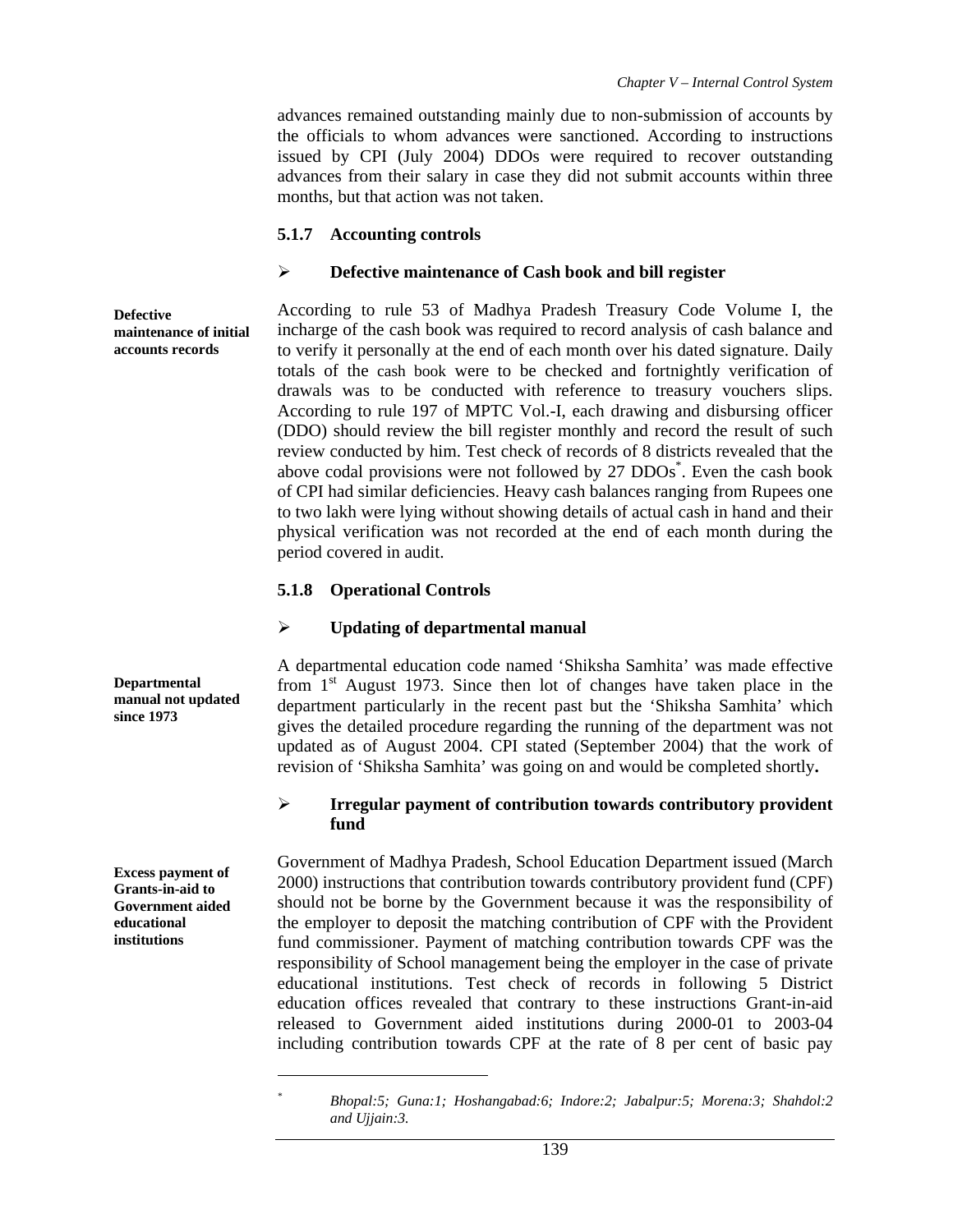drawn by the teachers of Government aided educational institutions during this period. This resulted into excess payment of GIA of Rs.1.24 crore as detailed below:

|                 |                    |                              | (Rs.in lakh)                      |
|-----------------|--------------------|------------------------------|-----------------------------------|
| Name of the     | Year               | <b>Grant-in-aid released</b> | <b>Amount of CPF contribution</b> |
| district        |                    | during the year              | included in the GIA               |
| Guna            | 2000-01            | 78.15                        | 2.16                              |
|                 | 2001-02            | 78.37                        | 2.16                              |
|                 | 2002-03            | 77.52                        | 2.14                              |
|                 | 2003-04            | 46.77                        | 1.29                              |
|                 |                    | 280.81                       | 7.75                              |
| Hoshangabad     | 2000-01            | 82.81                        | 2.29                              |
|                 | 2001-02            | 66.68                        | 1.84                              |
|                 | 2002-03            | 85.63                        | 2.36                              |
|                 | 2003-04            | 72.40                        | 2.00                              |
|                 |                    | 307.52                       | 8.49                              |
| <b>Jabalpur</b> | 2000-01            | 1013.95                      | 27.99                             |
|                 | 2001-02            | 622.28                       | 17.17                             |
|                 |                    | 1636.23                      | 45.16                             |
| Morena          | 2000-01            | 256.99                       | 7.09                              |
|                 | 2001-02            | 44.56                        | 1.23                              |
|                 | 2002-03            | 417.27                       | 11.52                             |
|                 | 2003-04            | 1008.23                      | 27.83                             |
|                 |                    | 1727.05                      | 47.67                             |
| <b>U</b> jiain  | 2000-01            | 195.91                       | 5.41                              |
|                 | 2001-02            | 163.88                       | 4.52                              |
|                 | 2002-03            | 180.67                       | 4.99                              |
|                 | Total:             | 540.46                       | 14.92                             |
|                 | <b>Grand Total</b> | 4492.07                      | 123.99                            |

While granting GIA to Government aided educational institutions for the year 2000-01, DEOs were required to cut GIA to the extent of 8 per cent of basic pay drawn by the recognised teachers of these institutions as on 1 March 2000 in compliance of Government orders issued in March 2000. The Sankul Principals, working as representatives of the DEOs were required to ensure that the management share of contributory provident fund was not drawn from the block grant deposited in joint account. The auditors posted in DEOs were to check these transactions. As none of the above authorities exercised required controls over sanction and drawal of GIA, there was complete failure of administrative as well as expenditure controls. When the matter was brought to the notice by Audit, the Commissioner, Public Instructions, M.P, Bhopal while accepting the audit objection, issued instructions (August 2004) to all DEOs of the State to calculate teacher-wise and institution-wise excess payment and to recover it from the block grant being released in ensuing months.

### ¾ **Over payment of pay and allowance to teachers appointed under centrally sponsored 'Operation Blackboard Scheme'**

Government appointed assistant teachers during 1993-95 under the centrally sponsored scheme of 'Operation Blackboard' (OBB). As per terms and conditions attached with their appointment orders, these teachers were appointed on the fixed pay of Rs.1200 per month which was payable to them for a period of twenty four months when they were treated on probation. After successful completion of probation period, they were entitled to the regular pay scale of Rs.1200-2400. Test check of records revealed that 24 Principals

**Irregular over payment of pay and allowances to teachers appointed on fixed pay during probation period**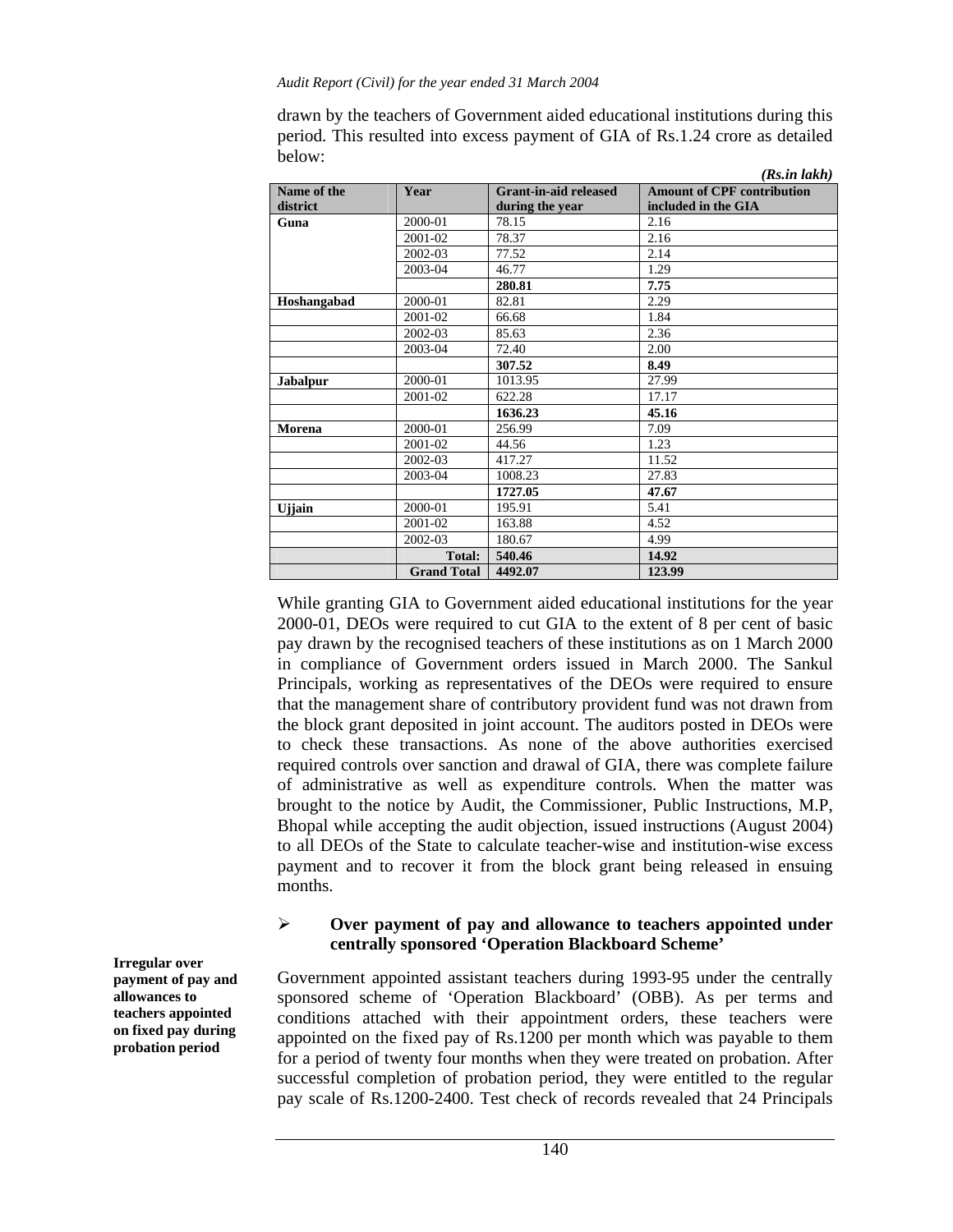of H.S.S and 4 BEOs of Morena district enhanced their pay from Rs.1200 to Rs.4000 per month. Arrears of difference of pay were also paid to 110 teachers which resulted in over payment of Rs.70.97 lakh for a period of 24 months from their date of appointment (July 1995). When the matter was brought to notice by DEOs, CPI clarified (June 2004) that these teachers were entitled for fixed pay of Rs.1200 only as they were appointed on fixed pay of Rs.1200 under OBB scheme. Commissioner, Chambal, division Morena has initiated (June 2004) disciplinary action against Sankul Principals who had enhanced the pay of OBB teachers in contravention of Government orders.

## ¾ **Non-maintenance of sanctioned strength and men in position register**

CPI office did not have any internal control mechanism in the shape of guard files or district-wise registers showing the number of posts sanctioned from time to time, to verify whether the number of sanctioned posts as intimated by District Education Officers was correct or not. DEOs were also not having Government orders relating to sanctioned posts of teachers in their districts. Thus, the number of posts of teachers actually sanctioned were not verifiable.

## ¾ **Departmental Inspections**

Periodic inspections by departmental officers are treated as an important and effective tool to know the adequacy and effectiveness of internal control mechanism of the department. The year-wise number of inspections targeted, actually carried out and the shortfalls noticed in the test checked districts and CPI office were as follows:

| Year    | Inspection of DEO office to be conducted by<br>CPI office once in a year |                                      |                                                      | Inspection of BEO office to be conducted by<br>DEO once in a vear |                                      |                                                        |
|---------|--------------------------------------------------------------------------|--------------------------------------|------------------------------------------------------|-------------------------------------------------------------------|--------------------------------------|--------------------------------------------------------|
|         | No. of<br>inspectio<br>ns due                                            | No. of<br>inspections<br>carried out | <b>Shortfall</b><br>(and percentage of<br>shortfall) | No. of<br>inspections<br>due                                      | No. of<br>inspections<br>carried out | <b>Shortfall</b><br>(and<br>percentage of<br>shortfall |
| 2001-02 | 45                                                                       | 09                                   | 36(80)                                               | 43                                                                | 12                                   | 31 (72)                                                |
| 2002-03 | 45                                                                       | 32                                   | 13 (29)                                              | 43                                                                | 23                                   | 20(47)                                                 |
| 2003-04 | 47                                                                       | 13                                   | 34 (72)                                              | 43                                                                | 20                                   | 23(53)                                                 |

According to the roster prepared by CPI, Sankul Principals were also required to inspect all the schools working under their jurisdiction. It was observed that out of 30 Sankul principals, 24 principals (in respect of whom information is available) were required to inspect 4868 schools twice in each year but 2624<sup>&</sup>gt; departmental inspections were not carried out during 1999-2004 by them, due to shortage of time and work load. Principals who stated that they had conducted inspections during the above period were not having any records as to when inspections were carried out. Inspection notes or reports were also not prepared by these Sankul Principals. Thus the purpose of the system of inspection was practically defeated.

**Non-maintenance of proper registers for watching men in position vis-à-vis sanctioned strength** 

**Inadequacy of departmental inspections of DEO/ BEO offices and Schools** 

 $\overline{a}$ 

<sup>&</sup>gt; *1999-2000: 580; 2000-01: 580; 2001-02:555; 2002-03:506 and 2003-04:403.*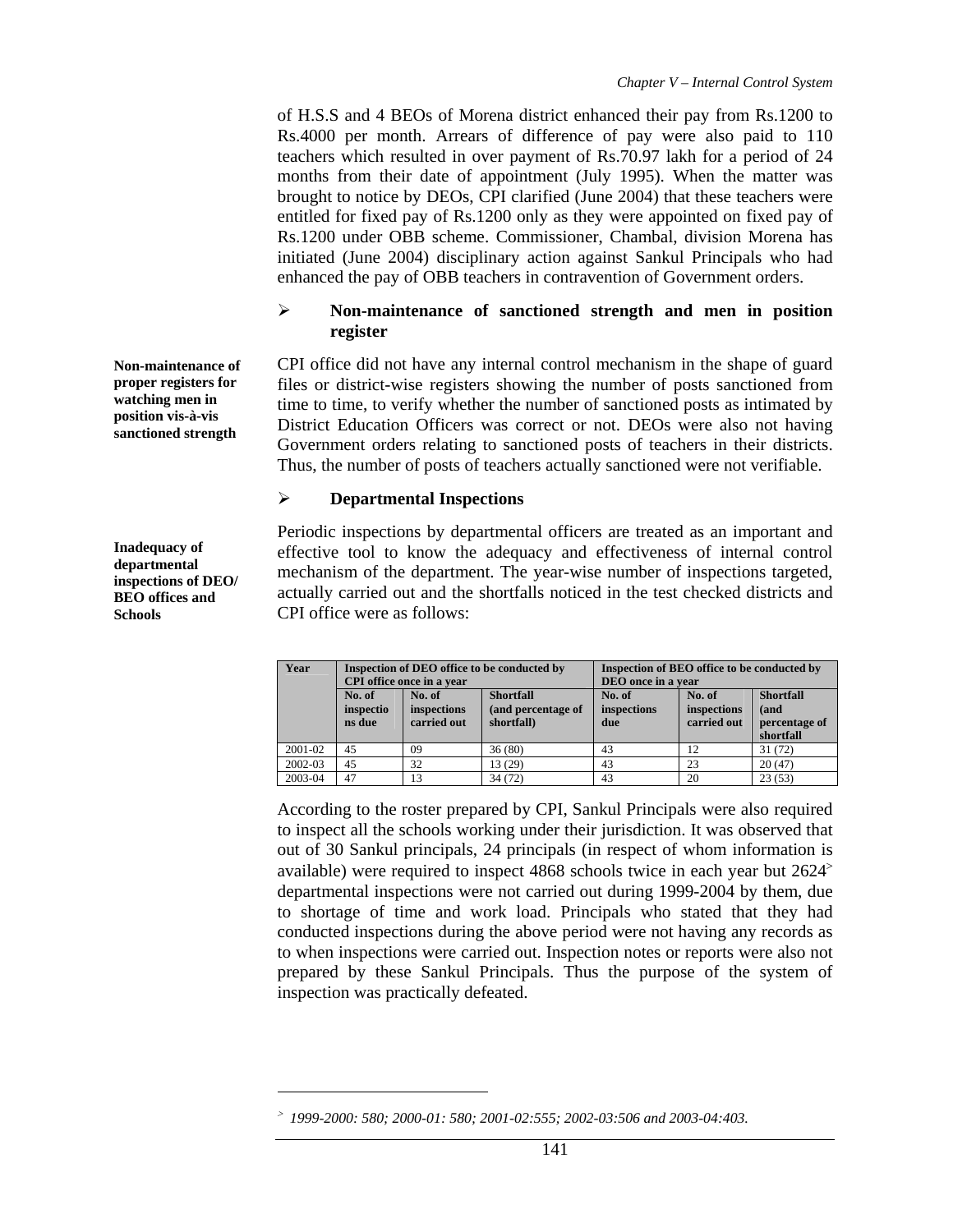## **5.1.9 Internal Audit**

**Shortage of staff in internal audit wing**  A separate Internal Audit wing was set up in the office of the Commissioner, Public Instructions, MP, Bhopal under the supervision of the Joint Director (Finance) who was assisted by one Accounts Officer, 11 Junior Accounts officers, 5 Senior auditors and 5 Junior auditors. The year wise position of availability of staff for internal audit was as under:

| <b>Year As</b> | <b>Sanctioned strength</b> |            |            | Availability of staff for audit |                |         | <b>Shortage of staff</b> |                |            |
|----------------|----------------------------|------------|------------|---------------------------------|----------------|---------|--------------------------|----------------|------------|
| on             | Jr.<br>AO                  | Sr.<br>Ar. | Jr.<br>Ar. | Jr. AO                          | Sr. Ar.        | Jr. Ar. | Jr.<br>AO                | Sr.<br>Ar.     | Jr.<br>Ar. |
| 1-4-1999       | 11                         | 5          |            |                                 | $\overline{4}$ |         | 11                       |                | 4          |
| $1 - 4 - 2000$ | 11                         | 5          |            |                                 | $\overline{4}$ |         | 11                       |                | 4          |
| $1 - 4 - 2001$ | 11                         | 5          |            |                                 | 3              |         | 11                       | 2              | 4          |
| $1 - 4 - 2002$ | 11                         | 5          |            | --                              |                |         | 11                       | $\overline{4}$ | 3          |
| $1 - 4 - 2003$ | 11                         | 5          |            | 11                              |                |         | Nil                      | 4              | 4          |

The shortage of staff in internal audit adversely affected audit as shown below:

| Year    | <b>Position of coverage of audit</b> | Deficiency in no. of |                    |
|---------|--------------------------------------|----------------------|--------------------|
|         | <b>Total No. of Units (DEOs)</b>     | <b>Units covered</b> | units (percentage) |
| 99-2000 | 45                                   | Nil                  | 45/(100)           |
| 2000-01 | 45                                   | Nil                  | 45/(100)           |
| 2001-02 | 45                                   | Nil                  | 45/(100)           |
| 2002-03 | 45                                   | 13                   | 32/(71)            |
| 2003-04 | 45                                   |                      | 21/(64)            |

#### ¾ **Adequacy of coverage, planning and periodicity of audit**

The periodicity of audit should be based on the expenditure and size of the units. It was, however, noticed that internal audit of the units was being conducted on adhoc basis without observing roster, cycle and fixed periodicity. No auditing guidelines such as basis for selection of units for internal audit, audit programming, identification of key areas for check in audit, detailed duties and responsibilities assigned to each member of the audit party etc. were provided for the Internal Audit Wing. According to information furnished by CPI, the Internal audit wing was required to conduct audit of the Directorate as well as DEO offices of the State. It was observed that the Internal Audit wing never conducted the audit of the Directorate itself. Out of 45 only 24 DEOs were audited during 2002-04. Audit of the remaining 21 DEOs was not conducted even once during last five years ending March 2004. CPI intimated (January 2005) that audit of targeted units could not be conducted due to shortage of staff. Internal audit of those DEOs were taken up on priority basis as were going to retire. The reply was not acceptable as all the 11 Junior Accounts Officers, who had come on deputation from the Office of the Commissioner, Treasuries and Accounts were deployed in different sections other than Internal audit wing.

**Lack of planning for conducting internal audit of units**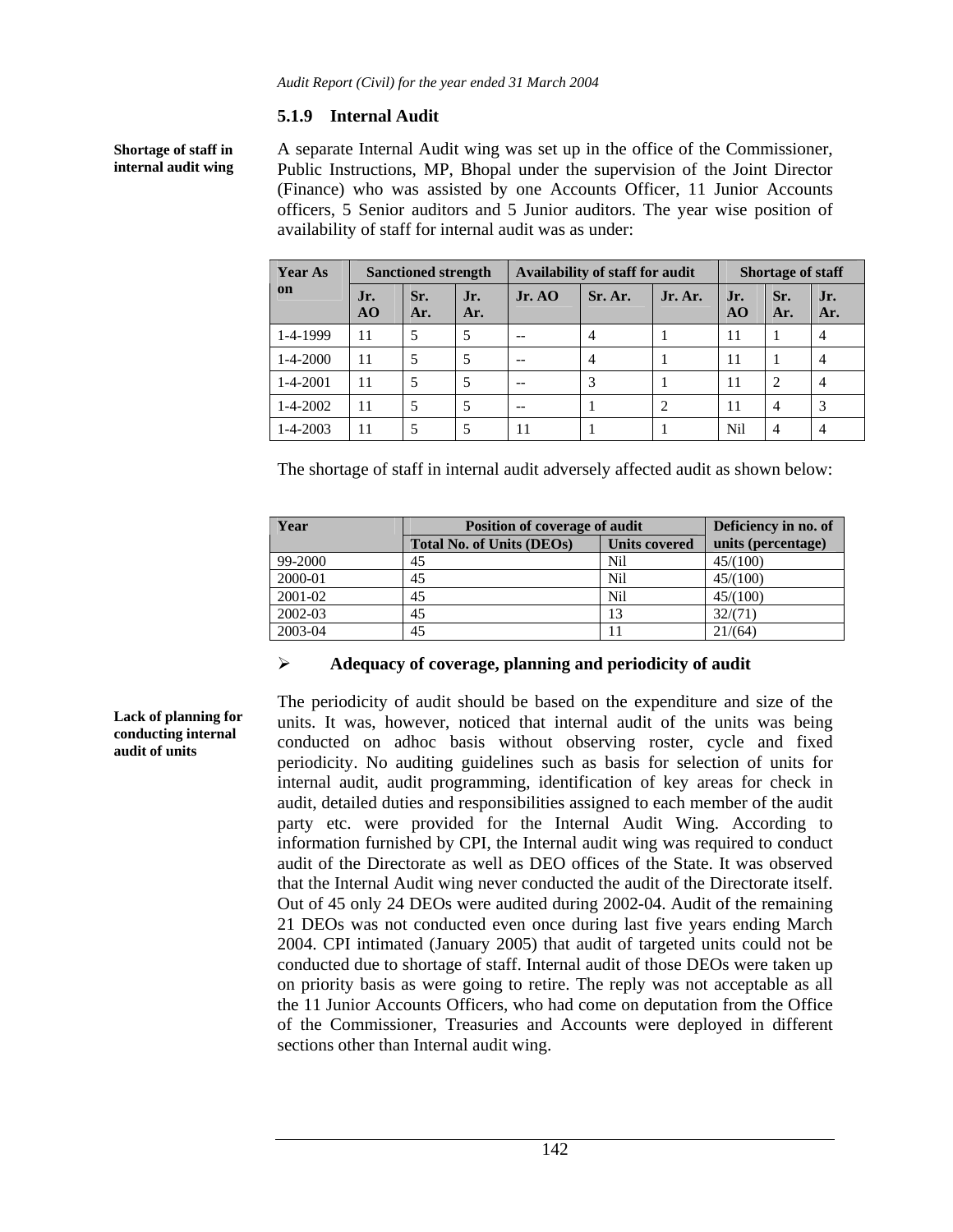# ¾ **Overall effectiveness of Internal audit**

**Delay in issuing internal audit reports**  Internal audit was not found effective, as out of 296 paras 273 (92 per cent) remained unsettled for want of compliance as of August 2004. It was further noticed that no specific time limit was fixed for issue of audit reports on completion of audit. There was delay of more than three months in the issue of audit reports as mentioned below:

| Sl.<br>No. | Year         | Number of units audited<br>during the year (DEOs) | Number of units where inspection reports were issued<br>late by |                |                    |  |
|------------|--------------|---------------------------------------------------|-----------------------------------------------------------------|----------------|--------------------|--|
|            |              |                                                   | 3 to 6 months                                                   | 7 to 12 months | More than one year |  |
| 1.         | 2002-03      | 13                                                | 07                                                              | 04             | 01                 |  |
| 2.         | 2003-04      | 11                                                | 07                                                              | 03             |                    |  |
|            | <b>Total</b> | 24                                                | 14                                                              | 07             | 01                 |  |

Reasons for delay in issuing the inspection reports were not intimated by the CPI. He, however, assured that in future IRs shall be issued in time.

# **5.1.10 Conclusion**

The biggest Directorate of the State had a very weak internal control mechanism. Cases of overpayments to teachers and Government aided institutions, opening of bank accounts for parking Government money without authority, non recovery / adjustment of temporary advances for a very long time and misutilisation of non-government funds indicated deficient functioning of internal control mechanism. No importance was apparently attached to internal audit nor were Departmental officers conducting inspections according to roster.

# **5.1.11 Recommendations**

- $\triangleright$  The internal audit wing should be strengthened the Directorate as well as district level.
- ¾ Departmental Officers should carry out inspections of schools/offices strictly according to roster and submit inspection reports within the prescribed time limit.
- $\triangleright$  Bank accounts opened by the DDOs without obtaining sanction from competent authority should be closed and Government funds lying unutilised in these accounts should be deposited into treasury.
- $\triangleright$  Advances outstanding for more than three months needs to be adjusted/ recovered, if necessary from the salaries of defaulting employees.